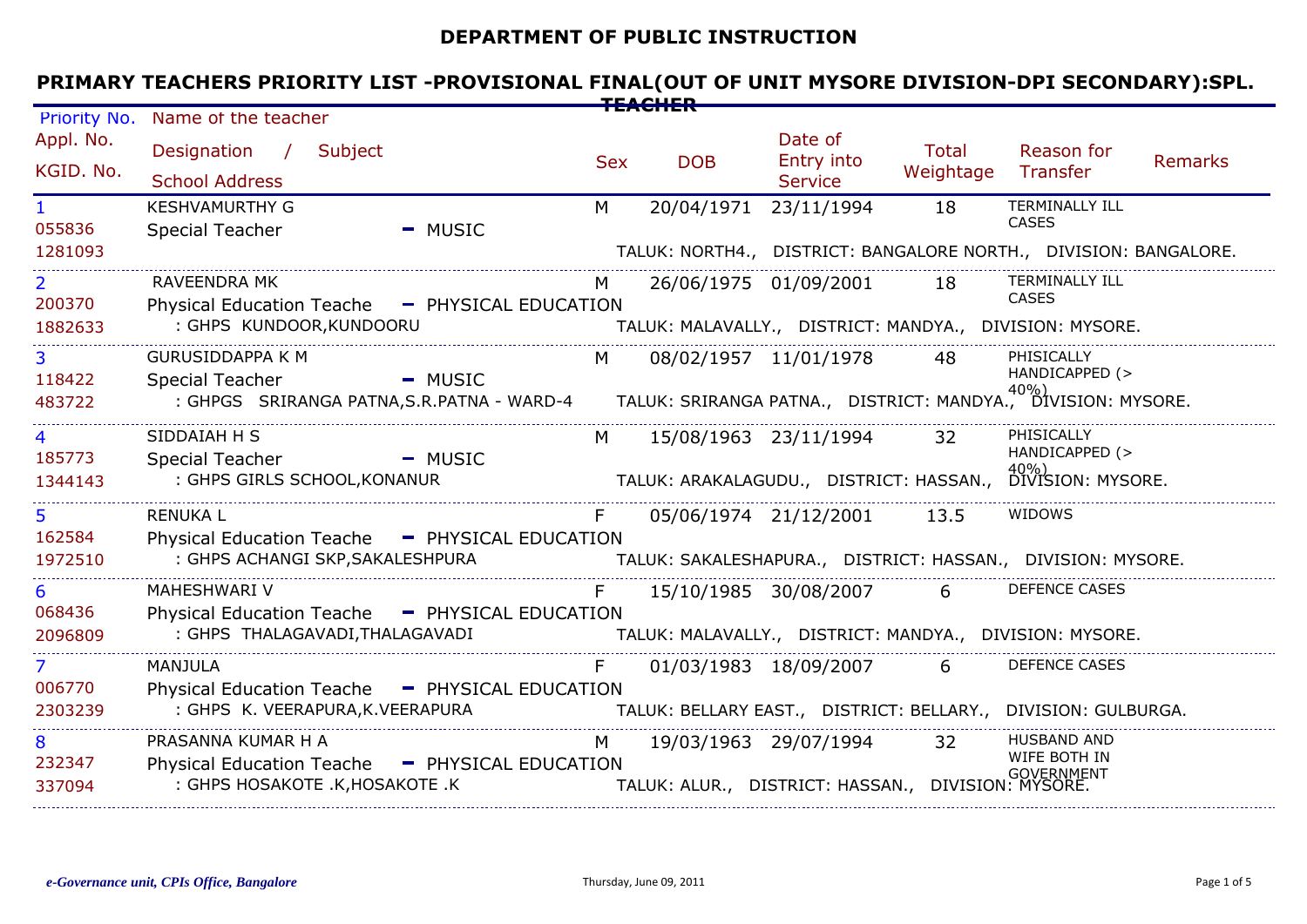# **PRIMARY TEACHERS PRIORITY LIST -PROVISIONAL FINAL(OUT OF UNIT MYSORE DIVISION-DPI SECONDARY):SPL. TEACHER**

| Priority No.                         | Name of the teacher                                                                                                     |            |                       |                                                                                                             |                    |                                                         |                                                                                        |
|--------------------------------------|-------------------------------------------------------------------------------------------------------------------------|------------|-----------------------|-------------------------------------------------------------------------------------------------------------|--------------------|---------------------------------------------------------|----------------------------------------------------------------------------------------|
| Appl. No.<br>KGID. No.               | Designation / Subject<br><b>School Address</b>                                                                          | <b>Sex</b> | <b>DOB</b>            | Date of<br>Entry into<br><b>Service</b>                                                                     | Total<br>Weightage | Reason for<br>Transfer                                  | <b>Remarks</b>                                                                         |
| 9<br>239926<br>1294329               | K NARENDRA KAMATH<br><b>Physical Education Teache</b><br>- PHYSICAL EDUCATION<br>: GUPS, MANTRADY, MANTRADY             | M          | 14/02/1966 12/08/1994 |                                                                                                             | 30                 | <b>HUSBAND AND</b><br>WIFE BOTH IN                      | overnment<br>TALUK: MOODABIDRE.,   DISTRICT: DAKSHINA KANNADA.,   DIVISION: MYSORE.    |
| $10^{-}$<br>097227<br>1547983        | <b>RESHMA SULTAAN</b><br>- PHYSICAL EDUCATION<br><b>Physical Education Teache</b><br>: GHPS THURAGANUR, THURAGANUR      | F          |                       | 21/07/1977 21/08/1998<br>TALUK: T.N.PURA., DISTRICT: MYSORE., DIVISION: MYSORE.                             | 24                 | <b>HUSBAND AND</b><br>WIFE BOTH IN<br><b>GOVERNMENT</b> |                                                                                        |
| 11<br>120001<br>1444228              | <b>VASANTHA ST</b><br>Physical Education Teache - PHYSICAL EDUCATION<br>: GHPS ANEKANNAMBADY,ANEKANNAMBODY              | M          |                       | 22/07/1964 24/08/1998<br>''<br>TALUK: HOLENARASIPURA.,   DISTRICT: HASSAN.,   DIVISION: MYSORE.             | 24                 | <b>HUSBAND AND</b><br>WIFE BOTH IN                      |                                                                                        |
| 12 <sup>2</sup><br>153776<br>1939225 | <b>SURESH M</b><br>Physical Education Teache - PHYSICAL EDUCATION<br>: GUPS, BELUVAI MAIN, BELUVAI                      |            |                       | 08/05/1972 01/12/2003                                                                                       | 10.5               | <b>HUSBAND AND</b><br>WIFE BOTH IN                      | י GOVERNMENT<br>TALUK: MOODABIDRE.,   DISTRICT: DAKSHINA KANNADA.,   DIVISION: MYSORE. |
| 13<br>221323<br>2008178              | VIDYA B KILLI<br>Physical Education Teache - PHYSICAL EDUCATION<br>: GOVT HPS SARADAGI [B], SARADAGI [B]                |            |                       | 25/06/1983 14/09/2005<br>GOVERNMENT<br>.TALUK: GULBARGA SOUTH.,   DISTRICT: GULBARGA.,   DIVISION: GULBURGA | 10                 | <b>HUSBAND AND</b><br>WIFE BOTH IN                      |                                                                                        |
| 14<br>171973<br>1874587              | SUMARANI P G<br>Physical Education Teache - PHYSICAL EDUCATION<br>: GHPS KELAGURU, KELAGOOR                             |            |                       | 21/07/1976 26/09/2005                                                                                       | 10                 | <b>HUSBAND AND</b><br>WIFE BOTH IN                      | overnment<br>TALUK: CHIKMAGALUR.,   DISTRICT: CHIKKAMANGALORE.,   DIVISION: MYSORE.    |
| 15 <sub>1</sub><br>225940<br>2231006 | SHIVAKUMAR N S<br>Physical Education Teache - PHYSICAL EDUCATION<br>: GMHPS, SINGATAGERE, SINGATAGERE                   | M          |                       | 15/05/1963 23/04/2007<br>''<br>TALUK: KADUR.,   DISTRICT: CHIKKAMANGALORE.,   DIVISION: MYSORE.             | 8                  | <b>HUSBAND AND</b><br>WIFE BOTH IN                      |                                                                                        |
| 16<br>088249<br>2231213              | SOORYANAIK<br><b>Physical Education Teache</b><br>- PHYSICAL EDUCATION<br>: GHPS ADDAGADDE, ADDAGADDE                   | M          | 05/03/1973 31/08/2007 | .<br>TALUK: SRINGERI.,    DISTRICT:  CHIKKAMANGALORE.,    DIVISION:  MYSORE.                                | 6                  | <b>HUSBAND AND</b><br>WIFE BOTH IN                      |                                                                                        |
| 17<br>005667<br>2390861              | ANITA PUNDALEEKAPPA GADADE<br>- PHYSICAL EDUCATION<br><b>Physical Education Teache</b><br>: GHPS ALANAHALLI, ALANAHALLI | F.         | 01/07/1985 12/09/2007 | s GOVERNMENT<br>TALUK: PERIYA PATNA.,   DISTRICT: MYSORE.,   DIVISION: MYSORE.                              | 6                  | <b>HUSBAND AND</b><br>WIFE BOTH IN                      |                                                                                        |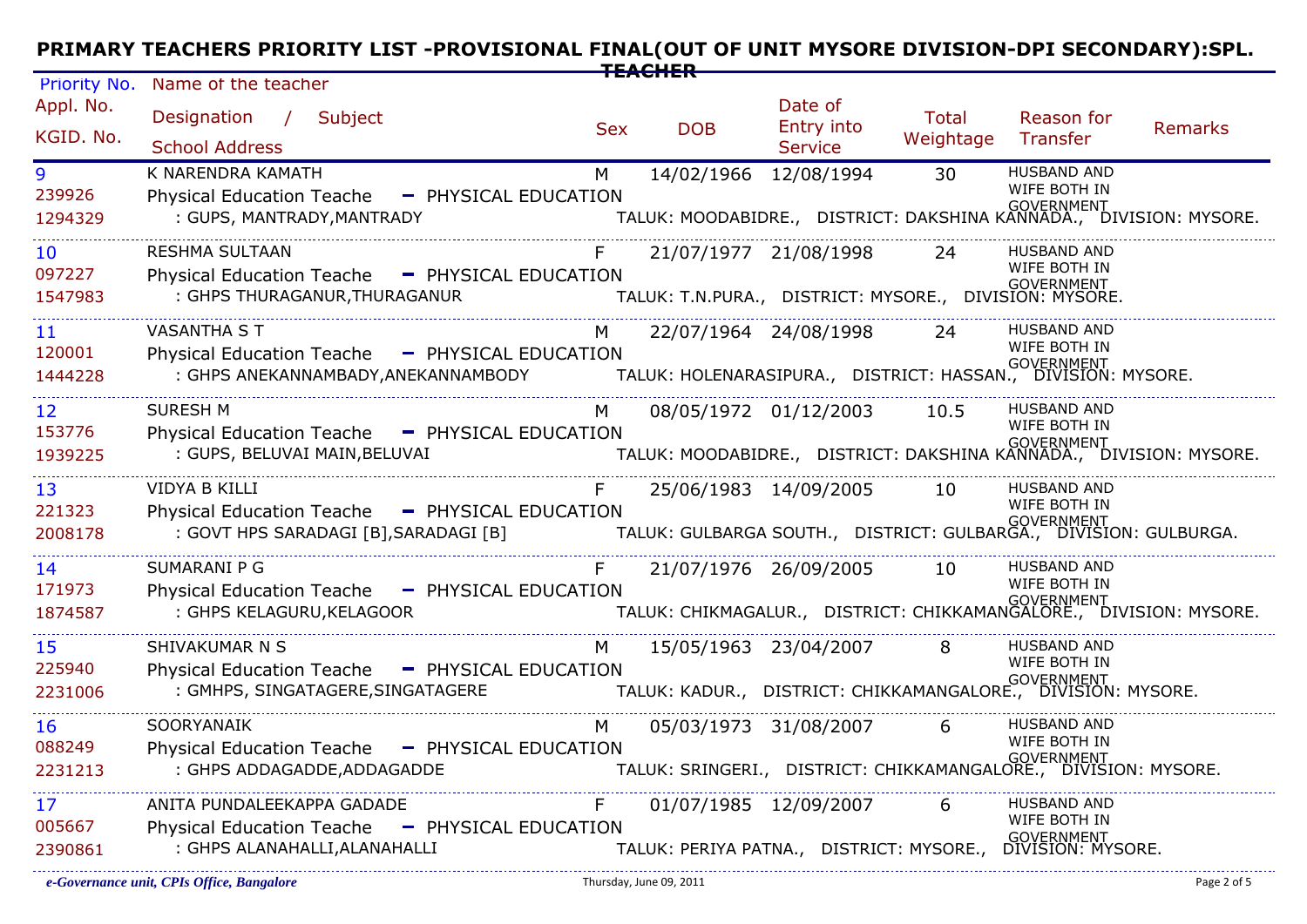#### Priority No. **PRIMARY TEACHERS PRIORITY LIST -PROVISIONAL FINAL(OUT OF UNIT MYSORE DIVISION-DPI SECONDARY):SPL. TEACHER**

| Priority No.            | Name of the teacher                                                                                               |            |                                  |                                                                     |                           |                                                                                                       |         |
|-------------------------|-------------------------------------------------------------------------------------------------------------------|------------|----------------------------------|---------------------------------------------------------------------|---------------------------|-------------------------------------------------------------------------------------------------------|---------|
| Appl. No.<br>KGID. No.  | Subject<br>Designation<br>$\frac{1}{2}$<br><b>School Address</b>                                                  | <b>Sex</b> | <b>DOB</b>                       | Date of<br>Entry into<br><b>Service</b>                             | <b>Total</b><br>Weightage | Reason for<br>Transfer                                                                                | Remarks |
| 18<br>242577<br>1296009 | RAGHAVENDRA KUMAR B<br><b>Physical Education Teache</b><br>- PHYSICAL EDUCATION<br>: GUPS, MACHINA, MACHINA       | M          | 28/02/1966 28/07/1994<br>MYSORE. |                                                                     | 28                        | <b>HUSBAND OR</b><br>WIFE IN<br>וא<br>TALUK: BELTHANGADY.,   DISTRICT: DAKSHINA KANNADA.,   DIVISION: |         |
| 19<br>064526<br>1637246 | <b>BINDU MANOHARI M</b><br><b>Physical Education Teache</b><br>- PHYSICAL EDUCATION<br>: GHPS HADYA, HADYA        |            | 29/07/1971 25/02/1997            |                                                                     | 28                        | <b>HUSBAND OR</b><br>WIFE IN<br>.<br>TALUK: K.R.NAGARA.,   DISTRICT: MYSORE.,    DIVISION: MYSORE.    |         |
| 20<br>112746<br>1939230 | <b>VIJAYA KUMAR</b><br>Physical Education Teache - KANNADA - GENERAL<br>: GUPS, KASHIPATNA, KASHIPATNA            | M          | 25/02/1964 04/12/2003<br>MYSORE. |                                                                     | 14                        | <b>HUSBAND OR</b><br>WIFE IN<br>-<br>TALUK: BELTHANGADY.,   DISTRICT: DAKSHINA KANNADA.,   DIVISION:  |         |
| 21<br>237873<br>1955975 | <b>SUNDRAMMA C</b><br>Special Teacher<br>$-$ DRAWING<br>: GHPS MASTHI, MASTHI                                     |            | 01/06/1975 10/08/2005            | GOVERNMENT<br>TALUK: MALUR., DISTRICT: KOLAR., DIVISION: BANGALORE. | 10                        | <b>HUSBAND OR</b><br>WIFE IN                                                                          |         |
| 22<br>086471<br>1967017 | <b>HEMAVATHI K</b><br>Physical Education Teache - PHYSICAL EDUCATION<br>: GOVT HPS BHUPAL TEGUNUR, BHUPAL TEGANUR |            | 20/10/1978 11/08/2005            |                                                                     | 10                        | <b>HUSBAND OR</b><br>WIFE IN                                                                          |         |
| 23<br>106937<br>1899227 | <b>NEELAMMA</b><br>Physical Education Teache - PHYSICAL EDUCATION<br>: GHPS NANDI PURA, NANDI PURA                |            | 01/06/1981 01/09/2005            | TALUK: PERIYA PATNA., DISTRICT: MYSORE.,                            | 10                        | <b>HUSBAND OR</b><br>WIFE IN<br>GOVERNMENT<br>DIVISION: MYSORE.                                       |         |
| 24<br>021762<br>2172234 | RAJAMMA P<br>Physical Education Teache - PHYSICAL EDUCATION<br>: GHPS HALASAMUDRA, HALASAMUDRA                    |            | 01/08/1980 30/09/2005            |                                                                     | 10                        | <b>HUSBAND OR</b><br>WIFE IN<br>、<br>TALUK: GANGAVATHI.,    DISTRICT: KOPPAL.,    DIVISION: GULBURGA. |         |
| 25<br>173694<br>1907582 | D JESSY GEETHA MANI<br>Physical Education Teache - PHYSICAL EDUCATION<br>: GHPS VINAKAYAKA NAGAR (W, WARD 30      |            | 29/05/1966 14/11/2003            |                                                                     |                           | <b>HUSBAND OR</b><br>WIFE IN                                                                          |         |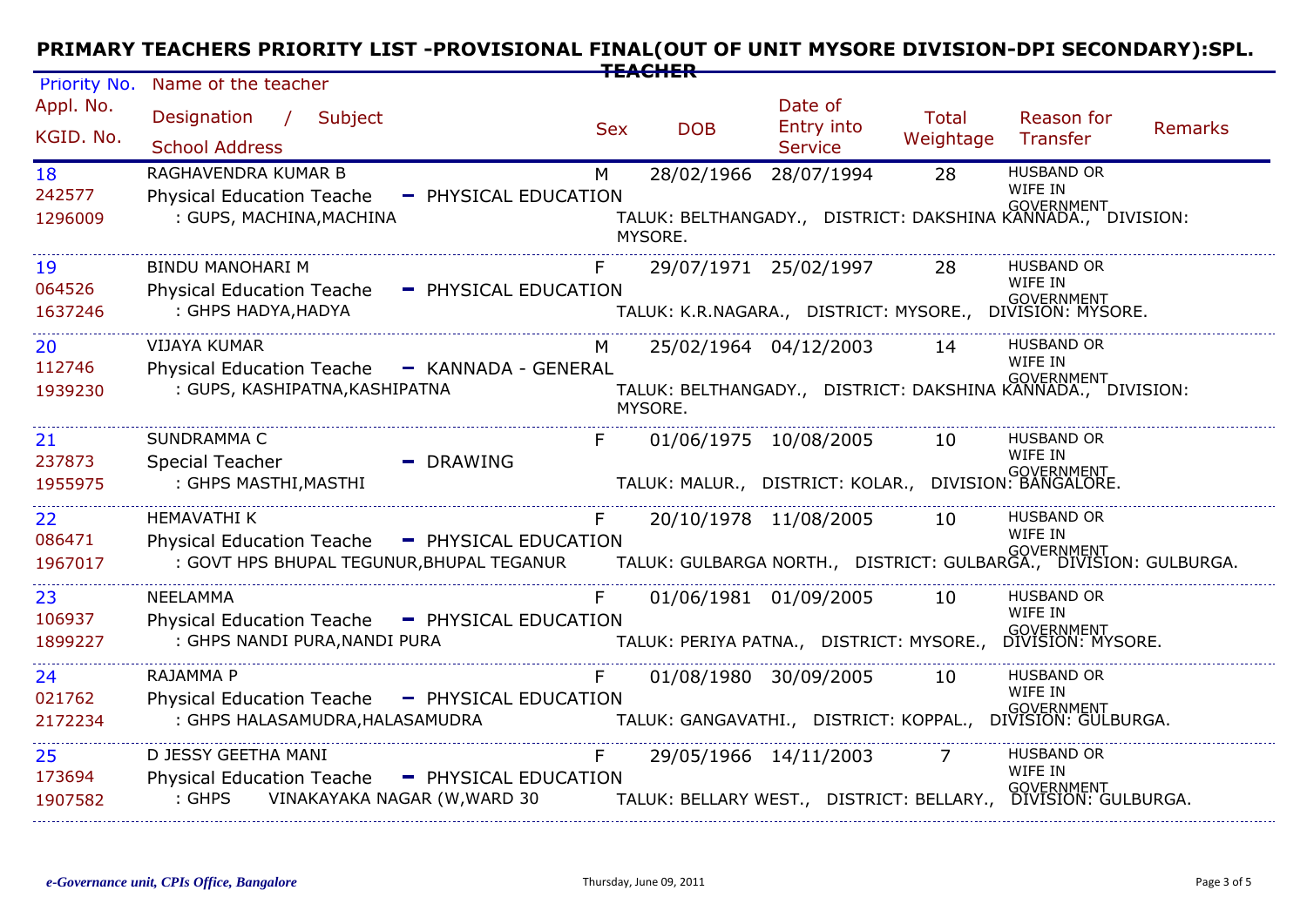# **PRIMARY TEACHERS PRIORITY LIST -PROVISIONAL FINAL(OUT OF UNIT MYSORE DIVISION-DPI SECONDARY):SPL. TEACHER**

| Priority No.              | Name of the teacher                                                                                               |                            |                                  |                                                                                                |                    |                                                                   |                                                                                     |
|---------------------------|-------------------------------------------------------------------------------------------------------------------|----------------------------|----------------------------------|------------------------------------------------------------------------------------------------|--------------------|-------------------------------------------------------------------|-------------------------------------------------------------------------------------|
| Appl. No.<br>KGID. No.    | Designation<br>$\mathcal{L}$<br>Subject<br><b>School Address</b>                                                  | <b>Sex</b>                 | <b>DOB</b>                       | Date of<br><b>Entry into</b><br><b>Service</b>                                                 | Total<br>Weightage | Reason for<br>Transfer                                            | Remarks                                                                             |
| 26<br>245317<br>2242672   | <b>SHERLY E</b><br><b>Physical Education Teache</b><br>: GHPS ALURU, ALURU                                        | F.<br>- PHYSICAL EDUCATION | 15/08/1984 11/07/2007<br>MYSORE. | י<br>TALUK: CHAMARAJA NAGAR.,   DISTRICT: CHAMARAJANAGAR.,   DIVISION:                         | 6                  | <b>HUSBAND OR</b><br>WIFE IN                                      |                                                                                     |
| 27<br>028273<br>2292962   | PADMASHREE KUMARI<br><b>Physical Education Teache</b><br>: GUPS, ANDINJE, ANDINJE                                 | - PHYSICAL EDUCATION       | MYSORE.                          | 27/04/1986 16/07/2007<br>۰۰<br>TALUK: BELTHANGADY.,   DISTRICT: DAKSHINA KANNADA.,   DIVISION: | 6                  | <b>HUSBAND OR</b><br>WIFE IN                                      |                                                                                     |
| 28<br>146602<br>2292414   | <b>VEERENDRA JOGI</b><br>Physical Education Teache - PHYSICAL EDUCATION<br>: GUPS, GANDIBAGILU, KOILA             | М                          | 01/03/1981 01/09/2007            | IN GOVERNMENT<br>TALUK: PUTTUR.,   DISTRICT: DAKSHINA KANNADA.,   DIVISION: MYSORE.            | 6                  | <b>HUSBAND OR</b><br>WIFE IN                                      |                                                                                     |
| 29<br>114570<br>2313932   | VIDYAVATHI<br>Physical Education Teache - PHYSICAL EDUCATION<br>: HPS UGGINAKERI, UGGINAKERI                      |                            | 17/01/1981 24/09/2007            | <br>TALUK: KALGHATAGI.,   DISTRICT: DHARWAD.,   DIVISION: BELGAUM.                             | 6                  | <b>HUSBAND OR</b><br>WIFF IN                                      |                                                                                     |
| 30<br>021109<br>900881068 | <b>HEMA LATHA H D</b><br>Physical Education Teache - PHYSICAL EDUCATION<br>: GM P S AMMATTI ONTIYANGA, KANNANGALA |                            | 12/04/1981 05/10/2007            | <br>TALUK: VIRAJPET.,   DISTRICT: KODAGU.,   DIVISION: MYSORE.                                 | 6                  | <b>HUSBAND OR</b><br>WIFE IN                                      |                                                                                     |
| 31<br>065444<br>2117019   | LATHA C B<br>Physical Education Teache - PHYSICAL EDUCATION<br>: GHPS WALABALLARY, WALABALLARY                    | F.                         | 18/07/1983 12/10/2007            | TALUK: SINDHANUR., DISTRICT: RAICHUR.,                                                         | 6                  | <b>HUSBAND OR</b><br>WIFE IN<br>GOVERNMENT<br>DIVISION: GULBURGA. |                                                                                     |
| 32<br>008244<br>2070710   | SHEKHAR D<br>Physical Education Teache - PHYSICAL EDUCATION<br>: GMUPS, MOODABIDRI MAIN, WARD NO-5                | M                          | 22/09/1966 23/04/2007            |                                                                                                | 4                  | <b>HUSBAND OR</b><br>WIFF IN                                      | overnment<br>TALUK: MOODABIDRE.,   DISTRICT: DAKSHINA KANNADA.,   DIVISION: MYSORE. |
| 33<br>039264<br>1836883   | LATHA M<br>Physical Education Teache - PHYSICAL EDUCATION<br>: GHPS NAGAMMA, NANJANAGUD WARD-13                   | F.                         |                                  | 26/09/1972 22/11/1999<br>TALUK: NANJANAGUD., DISTRICT: MYSORE., DIVISION: MYSORE.              | 13                 | <b>OTHER CASES</b><br><b>WOMEN</b>                                |                                                                                     |